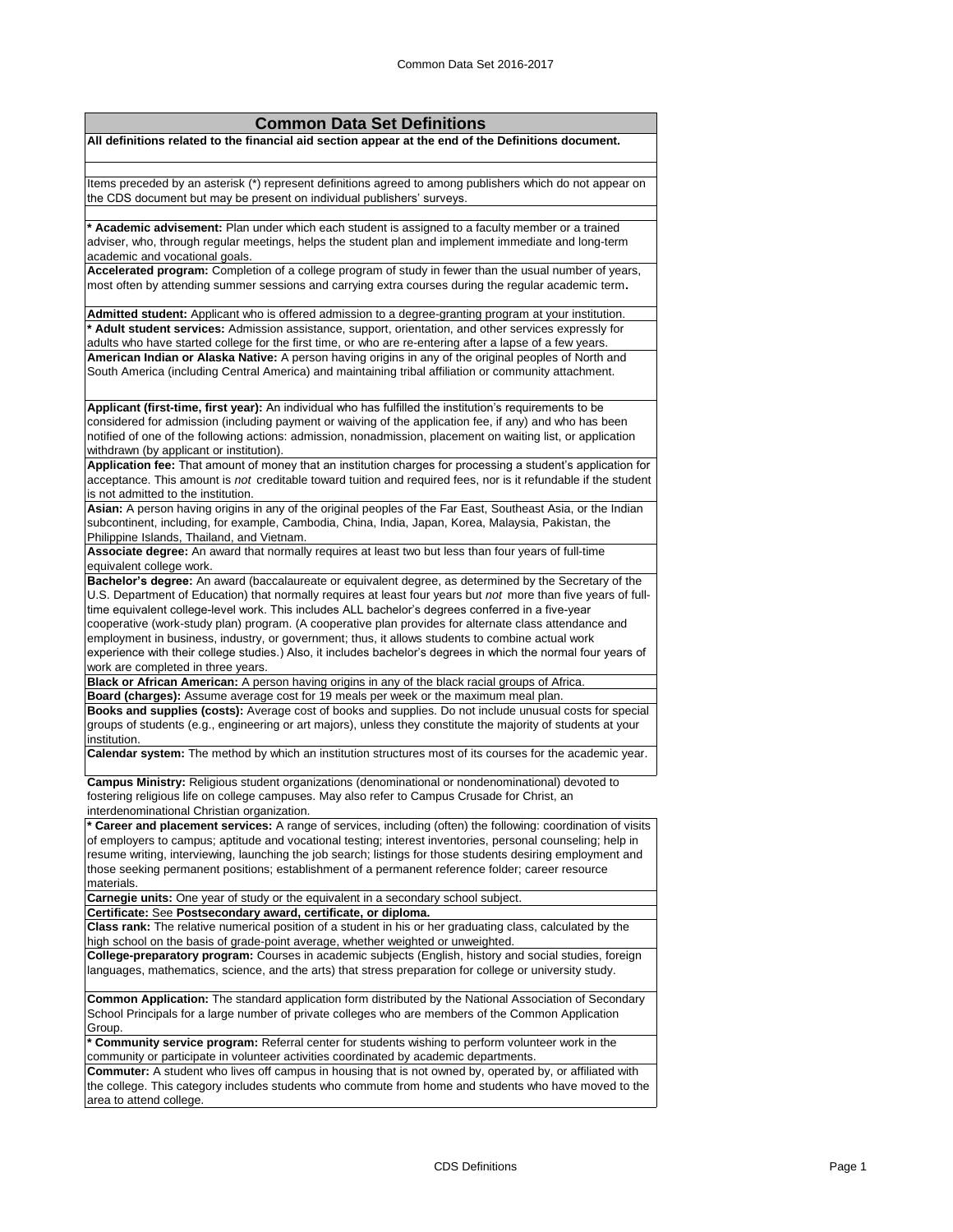**Contact hour:** A unit of measure that represents an hour of scheduled instruction given to students. Also referred to as clock hour. **Continuous basis (for program enrollment):** A calendar system classification that is used by institutions that enroll students at any time during the academic year. For example, a cosmetology school or a word processing school might allow students to enroll and begin studies at various times, with no requirement that classes begin on a certain date. **Cooperative education program:** A program that provides for alternate class attendance and employment

in business, industry, or government. **Cooperative housing:** College-owned, -operated, or -affiliated housing in which students share room and board expenses and participate in household chores to reduce living expenses.

**\* Counseling service:** Activities designed to assist students in making plans and decisions related to their education, career, or personal development.

**Credit:** Recognition of attendance or performance in an instructional activity (course or program) that can be applied by a recipient toward the requirements for a degree, diploma, certificate, or other formal award.

**Credit course:** A course that, if successfully completed, can be applied toward the number of courses required for achieving a degree, diploma, certificate, or other formal award.

**Credit hour:** A unit of measure representing an hour (50 minutes) of instruction over a 15-week period in a semester or trimester system or a 10-week period in a quarter system. It is applied toward the total number of hours needed for completing the requirements of a degree, diploma, certificate, or other formal award.

**Cross-registration:** A system whereby students enrolled at one institution may take courses at another institution without having to apply to the second institution.

**Deferred admission:** The practice of permitting admitted students to postpone enrollment, usually for a period of one academic term or one year.

**Degree:** An award conferred by a college, university, or other postsecondary education institution as official recognition for the successful completion of a program of studies.

**Degree-seeking students:** Students enrolled in courses for credit who are recognized by the institution as seeking a degree or formal award. At the undergraduate level, this is intended to include students enrolled in vocational or occupational programs.

**Differs by program (calendar system):** A calendar system classification that is used by institutions that have occupational/vocational programs of varying length. These schools may enroll students at specific times depending on the program desired. For example, a school might offer a two-month program in January, March, May, September, and November; and a three-month program in January, April, and October.

**Diploma:** See **Postsecondary award, certificate, or diploma.**

**Distance learning:** An option for earning course credit at off-campus locations via cable television, internet, satellite classes, videotapes, correspondence courses, or other means.

**Doctor's degree-research/scholarship:** A Ph.D. or other doctor's degree that requires advanced work beyond the master's level, including the preparation and defense of a dissertation based on original research, or the planning and execution of an original project demonstrating substantial artistic or scholarly achievement. Some examples of this type of degree may include Ed.D., D.M.A., D.B.A., D.Sc., D.A., or D.M, and others, as designated by the awarding institution.

**Doctor's degree-professional practice:** A doctor's degree that is conferred upon completion of a program providing the knowledge and skills for the recognition, credential, or license required for professional practice. The degree is awarded after a period of study such that the total time to the degree, including both pre-professional and professional preparation, equals at least six full-time equivalent academic years. Some of these degrees were formerly classified as "first-professional" and may include: Chiropractic (D.C. or D.C.M.); Dentistry (D.D.S. or D.M.D.); Law (L.L.B. or J.D.); Medicine (M.D.); Optometry (O.D.); Osteopathic Medicine (D.O); Pharmacy (Pharm.D.); Podiatry (D.P.M., Pod.D., D.P.); or, Veterinary Medicine (D.V.M.), and others, as designated by the awarding institution.

**Doctor's degree-other:** A doctor's degree that does not meet the definition of a doctor's degree research/scholarship or a doctor's degree - professional practice.

**Double major:** Program in which students may complete two undergraduate programs of study simultaneously.

**Dual enrollment:** A program through which high school students may enroll in college courses while still enrolled in high school. Students are not required to apply for admission to the college in order to participate.

**Early action plan:** An admission plan that allows students to apply and be notified of an admission decision well in advance of the regular notification dates. If admitted, the candidate is not committed to enroll; the student may reply to the offer under the college's regular reply policy.

**Early admission:** A policy under which students who have not completed high school are admitted and enroll full time in college, usually after completion of their junior year.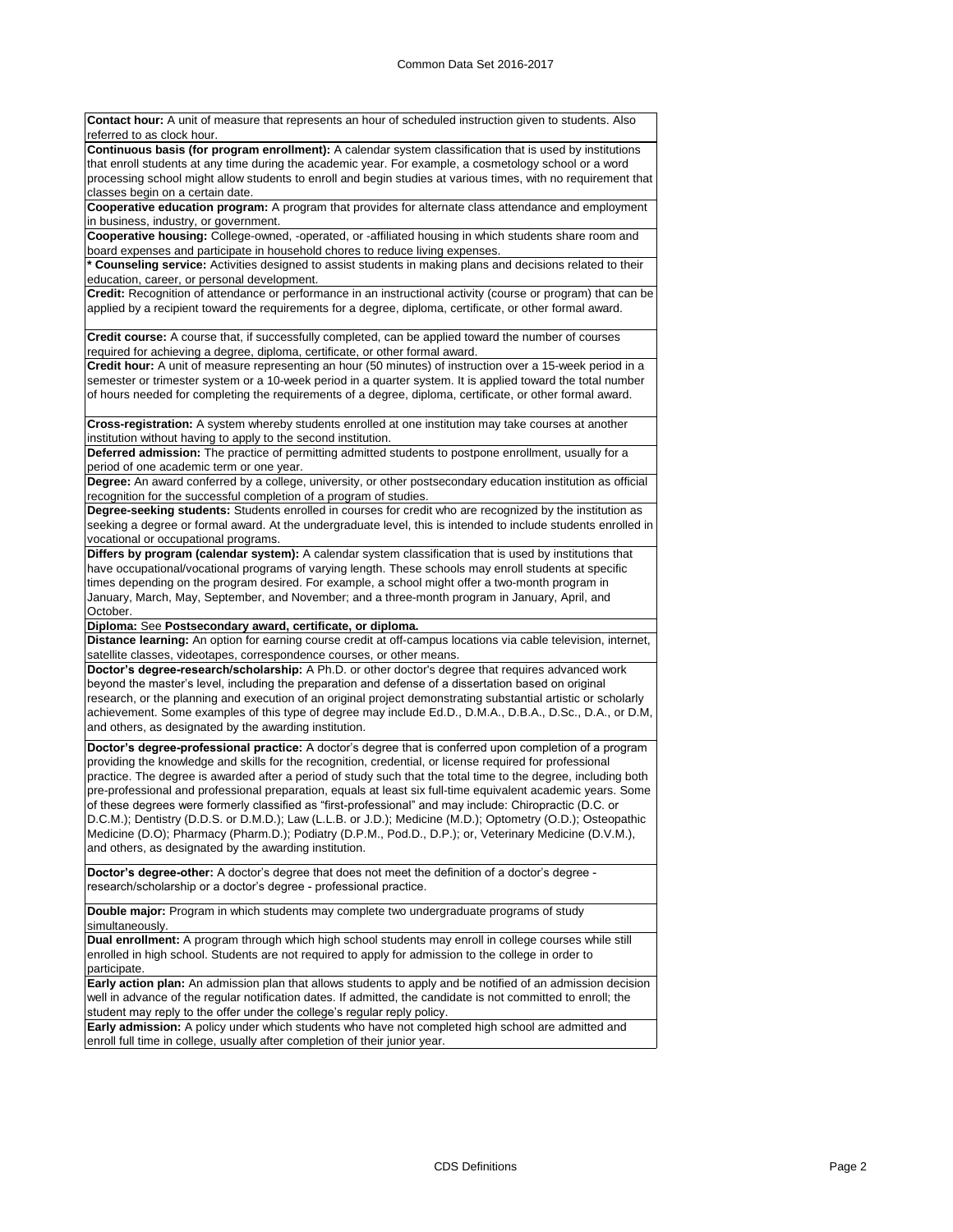**Early decision plan:** A plan that permits students to apply and be notified of an admission decision (and financial aid offer if applicable) well in advance of the regular notification date. Applicants agree to accept an offer of admission and, if admitted, to withdraw their applications from other colleges. There are three possible decisions for early decision applicants: admitted, denied, or not admitted but forwarded for consideration with the regular applicant pool, without prejudice.

**English as a Second Language (ESL):** A course of study designed specifically for students whose native language is not English.

**Exchange student program-domestic:** Any arrangement between a student and a college that permits study for a semester or more at another college **in the United States** without extending the amount of time required for a degree. **See also Study abroad**.

**External degree program:** A program of study in which students earn credits toward a degree through independent study, college courses, proficiency examinations, and personal experience. External degree programs require minimal or no classroom attendance.

**Extracurricular activities (as admission factor):** Special consideration in the admissions process given for participation in both school and nonschool-related activities of interest to the college, such as clubs, hobbies, student government, athletics, performing arts, etc.

First-time student: A student attending any institution for the first time at the level enrolled. Includes students enrolled in the fall term who attended a postsecondary institution for the first time at the same level in the prior summer term. Also includes students who entered with advanced standing (college credit earned before graduation from high school).

**First-time, first-year (freshman) student:** A student attending any institution for the first time at the undergraduate level. Includes students enrolled in the fall term who attended college for the first time in the prior summer term. Also includes students who entered with advanced standing (college credits earned before graduation from high school).

**First-year student:** A student who has completed less than the equivalent of 1 full year of undergraduate work; that is, less than 30 semester hours (in a 120-hour degree program) or less than 900 contact hours.

**Freshman:** A first-year undergraduate student.

**\*Freshman/new student orientation:** Orientation addressing the academic, social, emotional, and intellectual issues involved in beginning college. May be a few hours or a few days in length; at some colleges, there is a fee.

**Full-time student (undergraduate):** A student enrolled for 12 or more semester credits, 12 or more quarter credits, or 24 or more contact hours a week each term.

**Geographical residence (as admission factor):** Special consideration in the admission process given to students from a particular region, state, or country of residence.

**Grade-point average (academic high school GPA):** The sum of grade points a student has earned in secondary school divided by the number of courses taken. The most common system of assigning numbers to grades counts four points for an A, three points for a B, two points for a C, one point for a D, and no points for an E or F. Unweighted GPA's assign the same weight to each course. Weighting gives students additional points for their grades in advanced or honors courses.

**Graduate student:** A student who holds a bachelor's or equivalent, and is taking courses at the postbaccalaureate level.

**\* Health services:** Free or low cost on-campus primary and preventive health care available to students.

**High school diploma or recognized equivalent:** A document certifying the successful completion of a prescribed secondary school program of studies, or the attainment of satisfactory scores on the Tests of General Educational Development (GED), or another state-specified examination.

**Hispanic or Latino:** A person of Mexican, Puerto Rican, Cuban, South or Central American, or other Spanish culture or origin, regardless of race.

**Honors program:** Any special program for very able students offering the opportunity for educational enrichment, independent study, acceleration, or some combination of these.

**Independent study:** Academic work chosen or designed by the student with the approval of the department concerned, under an instructor's supervision, and usually undertaken outside of the regular classroom structure.

**In-state tuition:** The tuition charged by institutions to those students who meet the state's or institution's residency requirements.

**International student:** See **Nonresident alien.**

**International student group:** Student groups that facilitate cultural dialogue, support a diverse campus, assist international students in acclimation and creating a social network.

**Internship:** Any short-term, supervised work experience usually related to a student's major field, for which the student earns academic credit. The work can be full- or part-time, on- or off-campus, paid or unpaid.

**\* Learning center:** Center offering assistance through tutors, workshops, computer programs, or audiovisual equipment in reading, writing, math, and skills such as taking notes, managing time, taking tests.

**\* Legal services:** Free or low cost legal advice for a range of issues (personal and other).

**Liberal arts/career combination:** Program in which a student earns undergraduate degrees in two separate fields, one in a liberal arts major and the other in a professional or specialized major, whether on campus or through cross‑registration.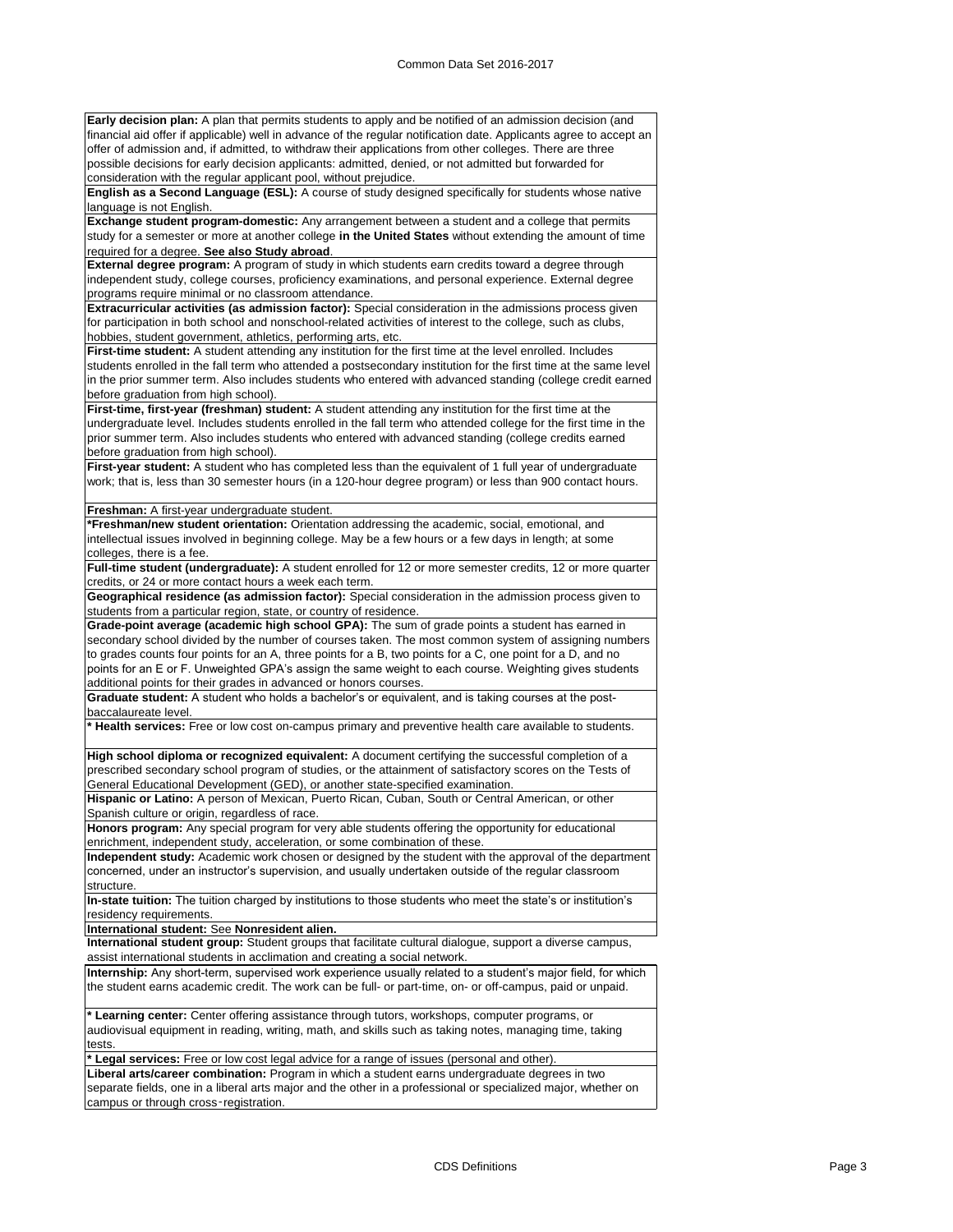**Master's degree:** An award that requires the successful completion of a program of study of generally one or two full-time equivalent academic years of work beyond the bachelor's degree. Some of these degrees, such as those in Theology (M.Div., M.H.L./Rav) that were formerly classified as "first-professional", may require more than two full-time equivalent academic years of work.

**Minority affiliation (as admission factor):** Special consideration in the admission process for members of designated racial/ethnic minority groups.

**\* Minority student center:** Center with programs, activities, and/or services intended to enhance the college experience of students of color.

**Model United Nations:** A simulation activity focusing on conflict resolution, globalization, and diplomacy. Assuming roles as foreign ambassadors and "delegates," students conduct research, engage in debate, draft resolutions, and may participate in a national Model UN conference.

**Native Hawaiian or Other Pacific Islander:** A person having origins in any of the original peoples of Hawaii, Guam, Samoa, or other Pacific Islands.

**Nonresident alien:** A person who is not a citizen or national of the United States and who is in this country on a visa or temporary basis and does not have the right to remain indefinitely.

**\* On-campus day care:** Licensed day care for students' children (usually age 3 and up); usually for a fee.

**Open admission:** Admission policy under which virtually all secondary school graduates or students with GED equivalency diplomas are admitted without regard to academic record, test scores, or other qualifications.

**Other expenses (costs):** Include average costs for clothing, laundry, entertainment, medical (if not a required fee), and furnishings.

**Out-of-state tuition:** The tuition charged by institutions to those students who do not meet the institution's or state's residency requirements.

Part-time student (undergraduate): A student enrolled for fewer than 12 credits per semester or quarter, or fewer than 24 contact hours a week each term.

**\* Personal counseling**: One-on-one or group counseling with trained professionals for students who want to explore personal, educational, or vocational issues.

**Post-baccalaureate certificate:** An award that requires completion of an organized program of study requiring 18 credit hours beyond the bachelor's; designed for persons who have completed a baccalaureate degree but do not meet the requirements of academic degrees carrying the title of master.

**Post-master's certificate:** An award that requires completion of an organized program of study of 24 credit hours beyond the master's degree but does not meet the requirements of academic degrees at the doctoral level.

**Postsecondary award, certificate, or diploma:** Includes the following three IPEDS definitions for postsecondary awards, certificates, and diplomas of varying durations and credit/contact hour requirements—

*Less Than 1 Academic Year:* Requires completion of an organized program of study at the postsecondary level (below the baccalaureate degree) in less than 1 academic year (2 semesters or 3 quarters) or in less than 900 contact hours by a student enrolled full-time.

*At Least 1 But Less Than 2 Academic Years:* Requires completion of an organized program of study at the postsecondary level (below the baccalaureate degree) in at least 1 but less than 2 full-time equivalent academic years, or designed for completion in at least 30 but less than 60 credit hours, or in at least 900 but less than 1,800 contact hours.

*At Least 2 But Less Than 4 Academic Years:* Requires completion of an organized program of study at the postsecondary level (below the baccalaureate degree) in at least 2 but less than 4 full-time equivalent academic years, or designed for completion in at least 60 but less than 120 credit hours, or in at least 1,800 but less than 3,600 contact hours.

**Private institution:** An educational institution controlled by a private individual(s) or by a nongovernmental agency, usually supported primarily by other than public funds, and operated by other than publicly elected or appointed officials.

**Private for-profit institution:** A private institution in which the individual(s) or agency in control receives compensation, other than wages, rent, or other expenses for the assumption of risk.

**Private nonprofit institution:** A private institution in which the individual(s) or agency in control receives no compensation, other than wages, rent, or other expenses for the assumption of risk. These include both independent nonprofit schools and those affiliated with a religious organization.

**Proprietary institution:** See **Private for-profit institution.**

**Public institution:** An educational institution whose programs and activities are operated by publicly elected or appointed school officials, and which is supported primarily by public funds.

**Quarter calendar system:** A calendar system in which the academic year consists of three sessions called quarters of about 12 weeks each. The range may be from 10 to 15 weeks. There may be an additional quarter in the summer.

**Race/ethnicity:** Category used to describe groups to which individuals belong, identify with, or belong in the eyes of the community. The categories do not denote scientific definitions of anthropological origins. A person may be counted in only one group.

**Race/ethnicity unknown:** Category used to classify students or employees whose race/ethnicity is not known and whom institutions are unable to place in one of the specified racial/ethnic categories.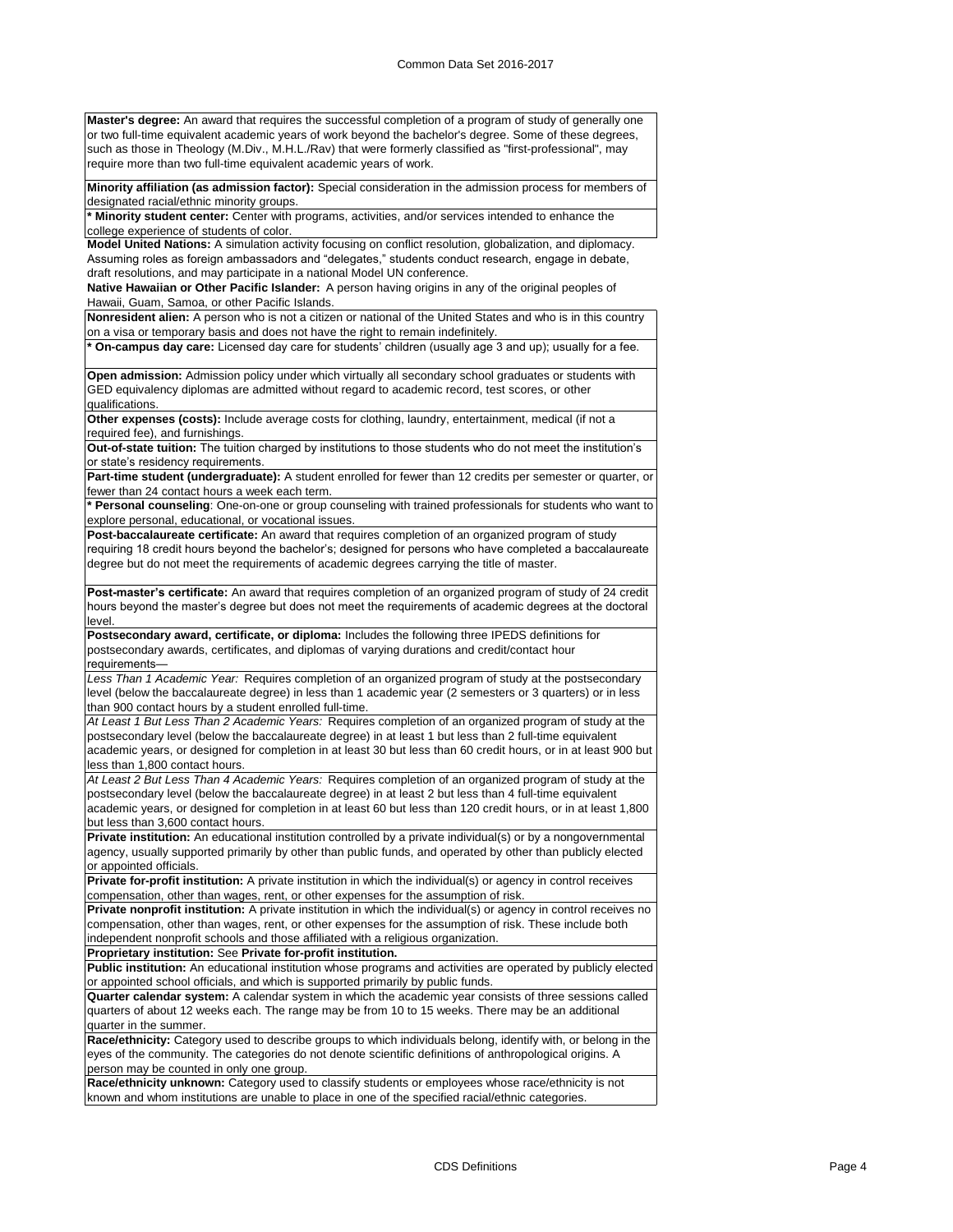**Religious affiliation/commitment (as admission factor):** Special consideration given in the admission process for affiliation with a certain church or faith/religion, commitment to a religious vocation, or .<br>observance of certain religious tenets/lifestyle.

**\* Religious counseling:** One-on-one or group counseling with trained professionals for students who want to explore religious problems or issues.

**\* Remedial services:** Instructional courses designed for students deficient in the general competencies necessary for a regular postsecondary curriculum and educational setting.

**Required fees:** Fixed sum charged to students for items not covered by tuition and required of such a large proportion of all students that the student who does NOT pay is the exception. Do not include application fees or optional fees such as lab fees or parking fees.

**Resident alien or other eligible non-citizen:** A person who is not a citizen or national of the United States and who has been admitted as a legal immigrant for the purpose of obtaining permanent resident alien status (and who holds either an alien registration card [Form I-551 or I-151], a Temporary Resident Card [Form I-688], or an Arrival-Departure Record [Form I-94] with a notation that conveys legal immigrant status, such as Section 207 Refugee, Section 208 Asylee, Conditional Entrant Parolee or Cuban-Haitian).

**Room and board (charges)—on campus:** Assume double occupancy in institutional housing and 19 meals per week (or maximum meal plan).

**Secondary school record (as admission factor):** Information maintained by the secondary school that may include such things as the student's high school transcript, class rank, GPA, and teacher and counselor recommendations.

**Semester calendar system:** A calendar system that consists of two semesters during the academic year with about 16 weeks for each semester of instruction. There may be an additional summer session.

**Student-designed major:** A program of study based on individual interests, designed with the assistance of an adviser.

**Study abroad:** Any arrangement by which a student completes part of the college program studying in another country. Can be at a campus abroad or through a cooperative agreement with some other U.S. college or an institution of another country.

**\* Summer session:** A summer session is shorter than a regular semester and not considered part of the academic year. It is not the third term of an institution operating on a trimester system or the fourth term of an institution operating on a quarter calendar system. The institution may have 2 or more sessions occurring in the summer months. Some schools, such as vocational and beauty schools, have year-round classes with no separate summer session.

**Talent/ability (as admission factor):** Special consideration given to students with demonstrated talent/abilities in areas of interest to the institution (e.g., sports, the arts, languages, etc.).

**Teacher certification program:** Program designed to prepare students to meet the requirements for certification as teachers in elementary, middle/junior high, and secondary schools.

**Transfer applicant:** An individual who has fulfilled the institution's requirements to be considered for admission (including payment or waiving of the application fee, if any) and who has previously attended another college or university and earned college-level credit.

**Transfer student:** A student entering the institution for the first time but known to have previously attended a postsecondary institution at the same level (e.g., undergraduate). The student may transfer with or without credit.

**Transportation (costs):** Assume two round trips to student's hometown per year for students in institutional housing or daily travel to and from your institution for commuter students.

**Trimester calendar system:** An academic year consisting of 3 terms of about 15 weeks each.

**Tuition:** Amount of money charged to students for instructional services. Tuition may be charged per term, per course, or per credit.

**\* Tutoring:** May range from one-on-one tutoring in specific subjects to tutoring in an area such as math, reading, or writing. Most tutors are college students; at some colleges, they are specially trained and certified.

**Unit:** a standard of measurement representing hours of academic instruction (e.g., semester credit, quarter credit, contact hour).

**Undergraduate:** A student enrolled in a four- or five-year bachelor's degree program, an associate degree program, or a vocational or technical program below the baccalaureate.

**\* Veteran's counseling:** Helps veterans and their dependents obtain benefits for their selected program and provides certifications to the Veteran's Administration. May also provide personal counseling on the transition from the military to a civilian life.

**\* Visually impaired:** Any person whose sight loss is not correctable and is sufficiently severe as to adversely affect educational performance.

**Volunteer work (as admission factor):** Special consideration given to students for activity done on a volunteer basis (e.g., tutoring, hospital care, working with the elderly or disabled) as a service to the community or the public in general.

Wait list: List of students who meet the admission requirements but will only be offered a place in the class if space becomes available.

**Weekend college:** A program that allows students to take a complete course of study and attend classes only on weekends.